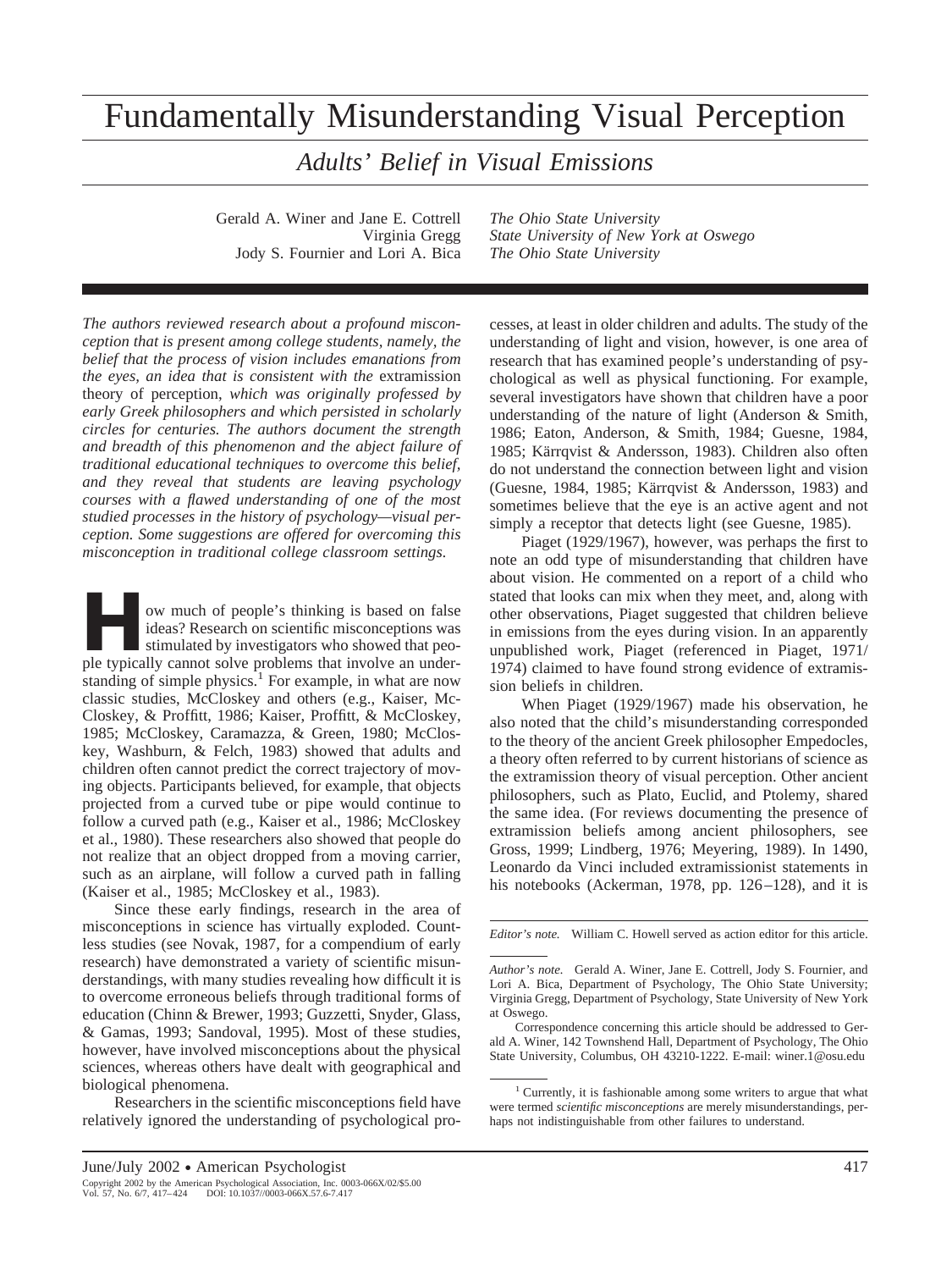

#### **Gerald A. Winer**

possible that such beliefs existed in some scientific circles until Kepler's work on the retinal image early in the 17th century (see Lindberg, 1976, for a discussion of Kepler's work).

Reports on children's understanding of light and vision have provided data supporting Piaget's (1929/1967) observation that children hold extramission beliefs (e.g., Guesne, 1984, 1985; Kärrqvist & Andersson, 1983). However, evidence for this misconception has sometimes been ignored by writers or perhaps considered peripheral to other misunderstandings regarding light. Thus, Guesne (1985) reported findings for what seemed to be extramission beliefs, but she also seemed to deny that her data provided evidence for extramission conceptions, at least of the type resembling those described by ancient philosophers:

For children the movement that goes from the eyes to the object remains abstract. It is thus clearly differentiated from the "visual fire" of early theories, from the "fluid" emitted by the eyes of witches in fairy tales or from the red rays that are beamed from Superman's eyes. Only the idea that the subject is at the origin of a process, instead of being at the receiving end, is common to these various ways of portraying sight. (Guesne, 1985, p. 26)

Guesne (1985) also mentioned that evidence for the existence of these beliefs in children was scanty and admonished the reader not to give the idea undue importance, despite its appeal.

Following Piaget's (1929/1967, 1974) lead, we examined the responses of children and adults to questions asking whether there was visual input and/or output during the act of perception (e.g., Cottrell & Winer, 1994; see Winer & Cottrell, 1996a, for a review of several studies). This research revealed widespread evidence of extramission beliefs among children, with a decline in such beliefs

over age. We were, however, startled to find that, despite consistent developmental trends toward decreasing extramission beliefs with age, large numbers of adults also affirmed a belief in visual extramissions. Apparently some college students were behaving like prescientific ancient philosophers in affirming an extramission understanding of vision that is entirely at odds with the theories of modern science.

Perhaps even more disturbing to us was the strong likelihood that this misconception existed despite our participants' having received formal education on the topics of sensation and perception. For example, we typically found extramission beliefs among college students who were tested after they had received instruction on sensation and perception in introductory psychology classes, thus suggesting not only that adults were affirming extramission beliefs but that such beliefs were resistant to education. We were confronted, then, with the likelihood that students were emerging from basic-level psychology courses without an understanding of one of the most important psychological processes, namely, visual perception. In fact, Meyering (1989), in emphasizing the constructive nature of vision, claimed that it was the understanding of vision in the history of science that provided the groundwork for the emergence of cognitive science.

In this article, we review evidence for the presence of extramission beliefs in adults. We demonstrate that such beliefs occur across a wide variety of measures, that they are supported by participants' responses to follow-up questions to our tests, that they are highly resistant to common educational classroom experiences, and that college students are leaving basic psychology courses with a profound misconception about the nature of the visual system.

### **Breadth of the Misconception: Evidence That Extramission Beliefs Exist Across a Wide Range of Questions Given Under a Variety of Conditions**

The test most recently used to examine extramission beliefs involves computer representations of vision (see Gregg, Winer, Cottrell, Hedman, & Fournier, 2001; Winer, Cottrell, Karefilaki, & Gregg, 1996). We typically instructed participants that we were interested in how vision occurs, sometimes adding that we were specifically concerned with whether anything, like rays or waves, comes into or goes out of the eyes when people see. We then presented a series of trials in which we simultaneously displayed on a computer screen various representations of vision that involved different combinations of input and output. The participants then indicated which representation they thought depicted how or why people see.

Each graphic representation showed a profile of a face on one side of the screen. The face was staring at a green rectangle (identified as a block), which was on the other side of the screen, diametrically opposite the eye of the profile. Dots were shown moving in lines between the eye of the profile and the rectangle in one of five possible ways: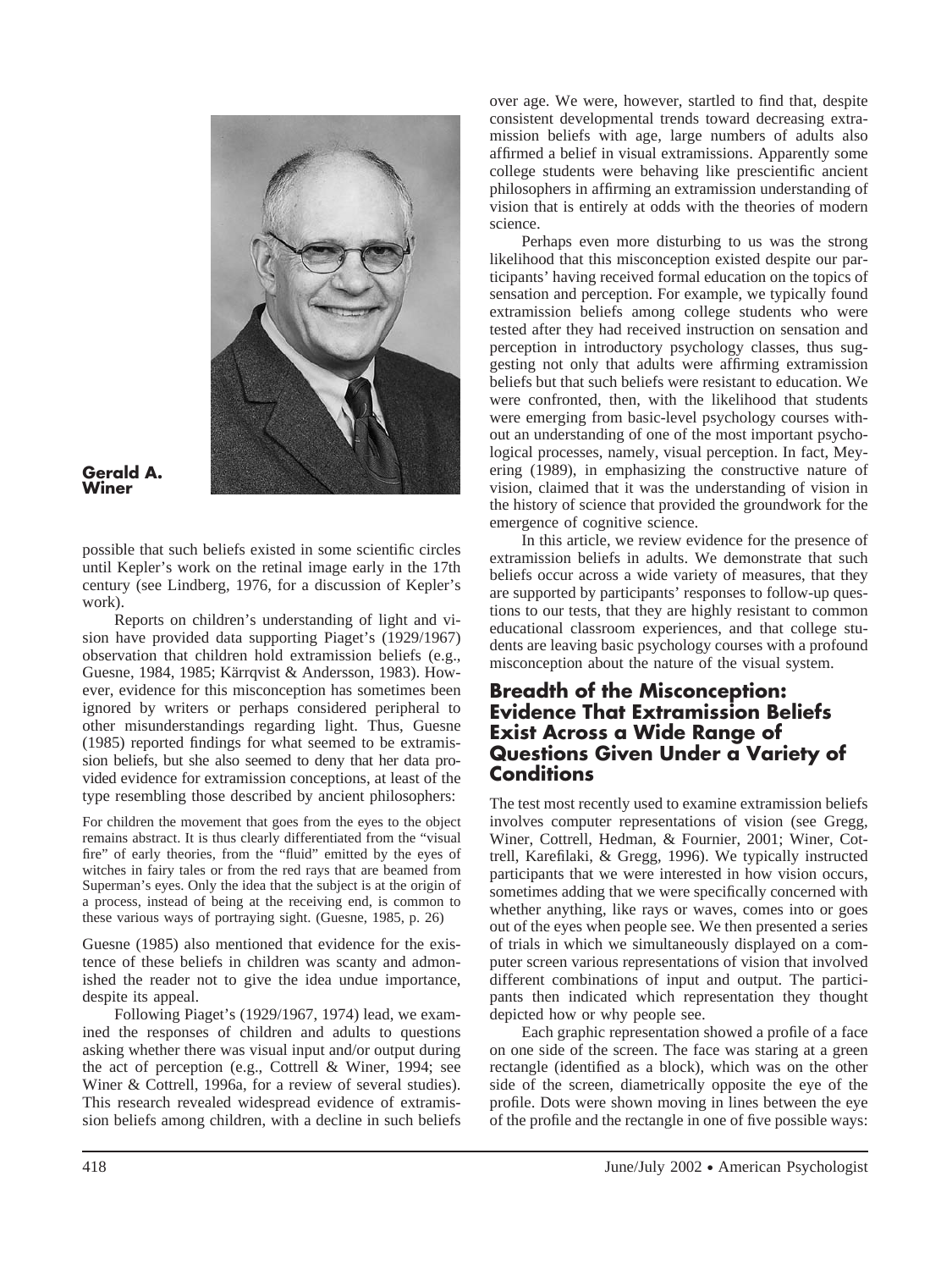

**Jane E. Cottrell**

(a) from the rectangle toward the eye (demonstrating pure visual input, the only technically correct interpretation); (b) from the eye toward the rectangle (representing pure extramission); (c) from the rectangle toward the eye and then back toward the rectangle (representing input followed by output); (d) from the eye toward the rectangle and then returning to the eye (indicating output followed by input); and (e) simultaneously toward and away from the eye (demonstrating simultaneous input and output).

In our most frequently used test, the correct representation, visual input, was presented on the screen with one, two, or three alternative representations of vision. For example, on a trial involving a choice among three alternatives (input, output, and input followed by output), the participant saw three profiles vertically aligned on the left side of the screen, each staring at one of three green blocks presented on the right side of the screen. To demonstrate visual input, several dotted lines emerged from different points on the block, traveled across the screen, and converged as they entered the eye. To demonstrate visual output, dotted lines moved in the opposite direction, emerging from the eye and fanning out to reach several points on the block on the opposite side of the screen. The input– output choice was a combination of the prior representations, with dotted lines first converging on the eye from the block and then fanning out from the eye back to the block.

On each trial, participants were told, depending on the choices presented, something like the following: This shows rays, waves, or energy coming into the eye, going out of the eye, first coming into the eye and then going back out, first going out of the eye and then coming back in, or coming into the eye and going out at the same time. Which one shows how or why we see? (Gregg et al., 2001, pp. 622–623; Winer, Cottrell, Karefilaki, & Gregg, 1996, pp.

505, 509). In addition, we almost always included a purely verbal item (i.e., without computer graphics) at the end of the testing session. This item required participants to choose the correct option given all five options (input, output, input followed by output, output followed by input, and simultaneous input and output).

On such intromission*–*extramission (i-e) tests, large numbers of adults gave extramission responses, with the percentages varying depending on the particular representations of vision shown on the screen. For example, in one study (Winer, Cottrell, Karefilaki, & Gregg, 1996), when given a simple choice between input versus output, approximately 13% of the adults selected output only. When available, however, the favored extramission choices were representations that showed (a) simultaneous input and output and (b) input followed by output. On trials that included these favorite choices, the percentage of extramission responses ranged from 41% to 67% (the greater the number of preferred choices offered, the greater the frequency of extramission responses). Data presented later in this article (Gregg et al., 2001) likewise show more than 50% of adults giving extramission responses. It is interesting that the favored representations (input followed by output or simultaneous input and output) do not match what some of the early philosophers claimed about vision. For example, Plato believed in a fiery essence coming from the eye and coalescing with the object of visual regard, after which there was apparently some input. That is, he apparently believed that visual output was followed by input.

Extramission interpretations among adults are not limited to tests involving computer representations. We have asked i-e questions in a purely verbal fashion, using items of different types, such as yes*–*no and forced-choice questions (Cottrell & Winer, 1994). We have also asked questions that made reference to drawings, with input and output represented by arrowheads on lines extending between a profile of a face and an object of visual regard (Winer & Cottrell, 1996b). Participants were expected to choose the representation indicating vision. We have also presented a pictorial representation of a profile of a face apparently looking at an object directly ahead, with lines extending between the eye of the face and the visual referent; participants were required to draw arrowheads to indicate the process of vision (Winer & Cottrell, 1996b). In other cases, participants saw just a profile of a face staring at an object and were required to draw lines, with the direction of the movement of the pencil (i.e., toward or away from the eye) serving as the dependent variable (Winer & Cottrell, 1996b). In all of these cases, we found convincing evidence for extramission beliefs. For example, when students were asked to draw and number arrows to show how a person sees a balloon, 86% showed some evidence of extramission (i.e., outward arrows), whereas when adults were repeatedly asked specifically to draw whether something comes into or goes out of the eyes when a person sees a balloon, 69% placed outward-pointing arrows in their drawings.

The medium of a test does make a difference, however. Drawing items seemed to yield the highest frequency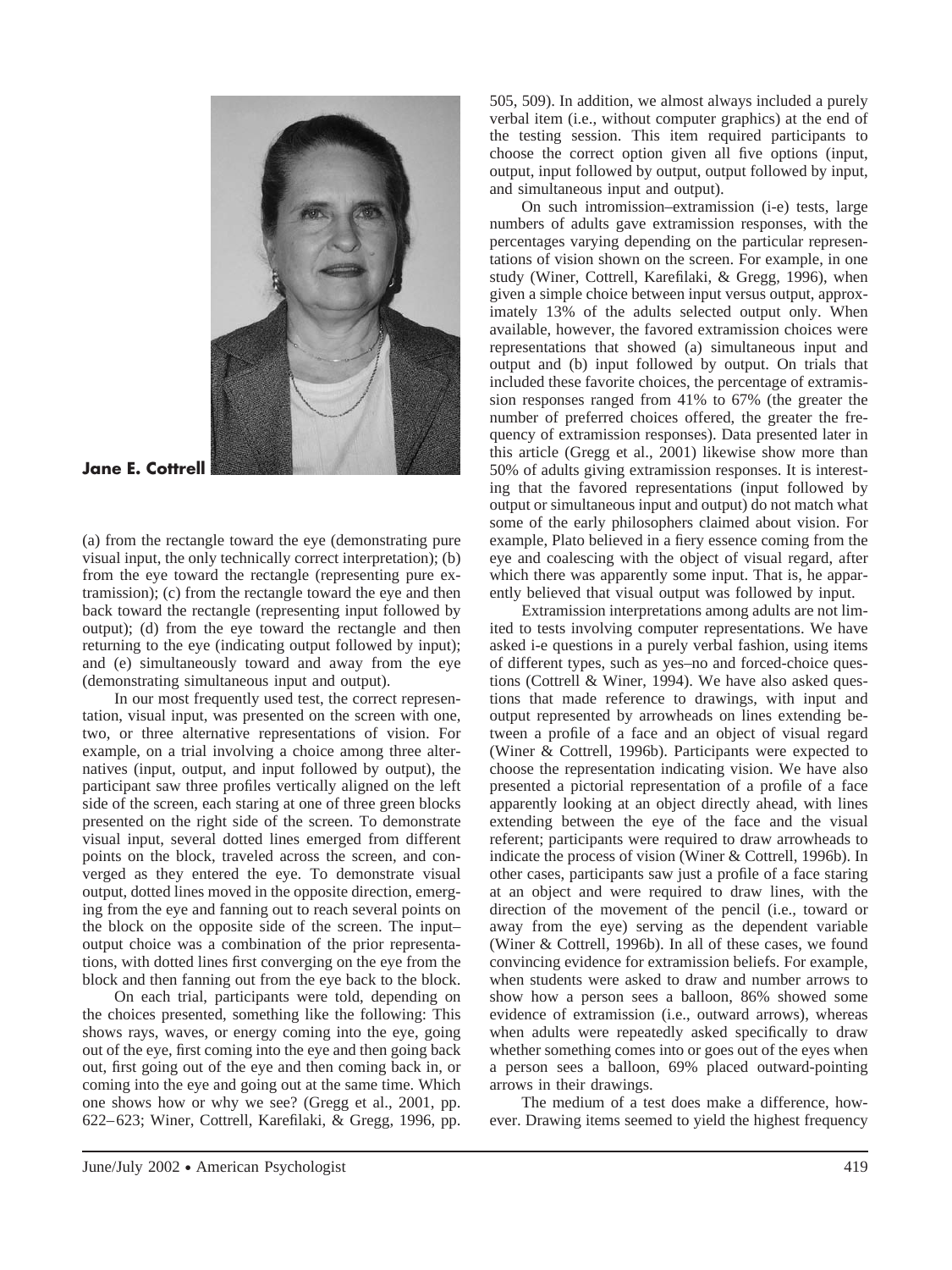

## **Virginia Gregg**

of extramission responses (see Winer & Cottrell, 1996b), and computer items sometimes yielded more extramission responses than purely verbal items (Winer, Cottrell, Karefilaki, & Gregg, 1996). Whatever the test, we have consistently found substantial numbers of college students reporting extramission beliefs.

We have also varied the visual referent in our questions, with disturbing findings. In one noncomputer test, we asked students about vision when presenting them with different visual referents, namely a shining light bulb, the same bulb unlit, and a white Styrofoam ball approximately the same size as the unlit bulb (Winer, Cottrell, Karefilaki, & Chronister, 1996). We expected that referring to the lit bulb would diminish extramission responses*—*indeed, that it would be nearly impossible to maintain extramission beliefs in reference to light shining in one's face. We also assumed that initial intromission responses, encouraged by reference to the shining light bulb, would generalize. That is, we expected positive transfer from questions about the shining light bulb to subsequent questions about the nonluminous objects.

The results supported the idea that asking i-e questions about a shining light would cause a decrease in extramission responses. But asking about the lit bulb did not even come close to eliminating extramission beliefs: 33% of the adults tested affirmed extramission in reference to viewing the lit bulb. Moreover, there was no sign of positive transfer from questions about the lit bulb to questions about the nonluminous objects. In fact, the opposite occurred. When we switched from the lit bulb to the nonluminous objects, there was an increase in extramission responses, as if turning off the light signaled that there were no more incoming rays.

Although extramission beliefs have been demonstrated across a wide variety of tests, one might still argue that the impact of these beliefs is highly specific and not of major significance to psychology in general. How do we know that we are not dealing with students who are basically missing a single item on an exam? There is evidence that extramission beliefs are not limited to visual perception. In some of our early work (Cottrell & Winer, 1994), we asked simple i-e questions about hearing and olfaction, as well as vision, and we found that participants also gave extramission responses on nonvision items.

Responses to questions about olfaction are difficult to interpret because there are naturally occurring emissions from the nose during the course of smelling. And, in the case of audition, there actually are auditory outputs, a phenomenon known as otoacoustic emissions (Yost, 1994). In fact, Norwich (1993), theorizing on the basis of touch and feeling, has proposed that there might be emissions in vision, although he admitted that visual extramission has not been experimentally demonstrated.<sup>2</sup> However, we can reasonably assume that participants in our studies*—*and indeed most psychologists—are unaware of otoacoustic emissions and Norwich's theorizing. In any event, college students also affirmed auditory and olfactory extramissions.

### **The Validity of Extramission Questions: Are Extramission Interpretations an Artifact of the Question Asked?**

Initially it seemed possible that extramission beliefs were an artifact and an epiphenomenon. For example, when people affirmed the presence of rays or the like leaving the eye, they might have meant output that is essentially nonfunctional when it comes to vision. Such rays might represent random reflections or perhaps something akin to the photographic phenomenon of red eye, which is caused by the reflection of light off the retina and which is indeed an extramission. Or perhaps participants assumed that when we asked about emissions from the eye, we were referring to messages sent from the eye, say, to the brain.

Considerable evidence has indicated, however, that the extramission questions were tapping extramission beliefs. The items presented on the computer screen would be difficult to misinterpret as referring to merely a random emission or to only something that leaves the eye and travels to the brain. In fact, we resorted to using animated computer graphics precisely to prevent such misinterpretations.

Moreover, several types of data allow us to argue against the idea that extramission responses represent beliefs in random reflections or other kinds of nonfunctional emissions. First, we have routinely asked questions about the necessity of extramissions for vision. For example, we have asked whether a person can see if nothing leaves the eye and whether what exits the eye helps people see. In one study, at least 70% of adult participants who reported

<sup>2</sup> We thank Lester Krueger for this reference.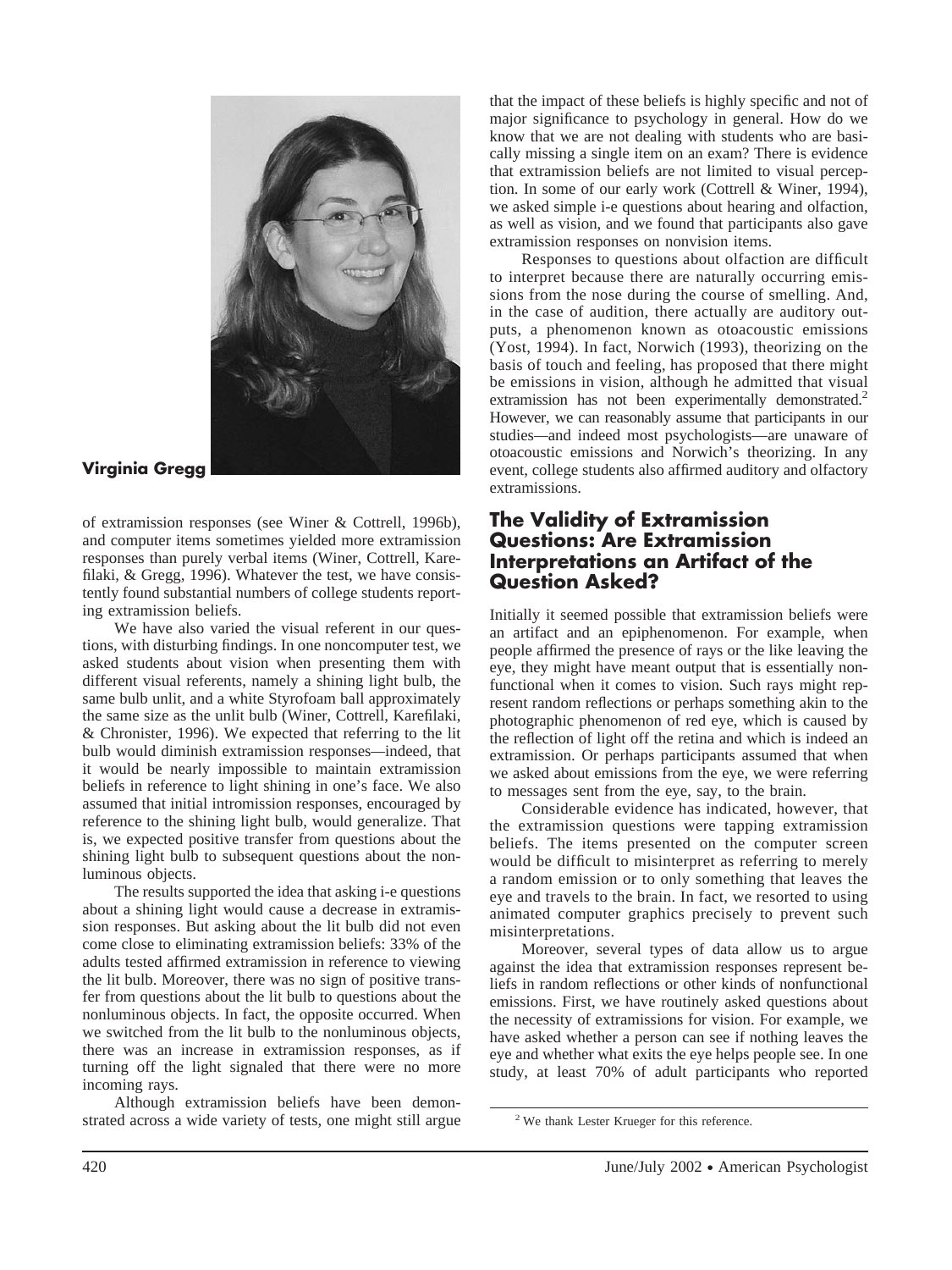

**Jody S. Fournier**

extramission beliefs on the last question of the test stated on one of the probe questions that they believed visual extramissions were functional in vision. Second, we have directly tested for the possibility that extramission interpretations were due to participants misinterpreting i-e questions. In his master's thesis, Rader (1996) gave college students intensive training on the concept of necessity, before asking them specifically whether it was necessary that something leave the eye during the act of vision. The training had no effect on responses to i-e questions. In fact, many participants who affirmed on a pretest question that something exiting the nose was not necessary for olfaction went on to claim that visual extramissions were necessary for seeing.

## **The Impact of Educational Experiences**

In a series of experiments (Gregg et al., 2001), we investigated the impact on vision knowledge of traditional classroom and course experiences, along with focused readings containing pertinent information about visual perception. A pilot study showed no difference between college students tested before and after course work on vision (defined as reading assignments, lectures, and a midterm test). We (Gregg et al., 2001) then turned to a design in which we presented readings on vision immediately before extramission tests for students who either had or had not yet learned about visual perception in their introductory psychology courses. Experimental students received a reading on vision immediately prior to the i-e tests; control participants received a reading unrelated to vision. We assumed that extramission responses were not resulting from a failure to understand facts about vision but rather that they occurred because people did not access previously acquired information and instead responded intuitively. More specifically, we hypothesized that people entertain both scientifically correct and incorrect or intuitive theories about vision. When asked i-e questions in the absence of a technical context, people might be expected to reason on the basis of intuition. However, if asked the same questions in the context of a scientifically acceptable account of vision, participants should reject the extramission notion. We predicted that having the students read an account of vision from an introductory psychology text would provide such a context.

One study using this design (Gregg et al., 2001) compared a group of college students who were given a reading on visual processing immediately prior to receiving the i-e tests with two control groups: one that received a reading on audition and one that received no reading before being given the i-e tests. A second study using this design (Gregg et al., 2001) compared control participants who received a reading on John Watson prior to i-e tests with two experimental groups that received initial readings on vision. In one experimental group, participants merely received the reading followed by the i-e computer and single verbal test trials, as was the case in the first study. In the other experimental group, participants were told, prior to receiving the reading, that they were going to be tested on what they were about to read (i.e., the subsequent test was presented as a test on the reading). The readings in the two experiments came from different well-known college introductory psychology textbooks, and they clearly described the projection of light on the retina, the parts of the eye, and communication between the eye and the brain. As indicated, students received the experimental or control reading conditions before or after their introductory psychology courses covered sensation and perception.

These experiments showed virtually no evidence of learning. The first study showed no effects from either classroom experiences or specific readings. The second study showed some possible effects for women tested before their classroom work on vision, but that outcome appeared to have been due to an unusually low performance by women in the control group, rather than to the effects of the readings. In any case, all of the women's scores were extremely low. Of a possible total of 8 correct, the highest average score shown by any group of women was 4.8. In fact, all the scores were low, irrespective of sex: 54% of control students versus 60% of experimental students in the total sample answered 4 or more of 8 questions incorrectly. In subsequent unpublished studies, we tried a number of variations on the readings (e.g., simplifying them), but to no avail. In summary, we found no evidence that traditional readings presented immediately before the test, formal classroom experiences, or the combination of both improved performance on i-e tests.

Two training procedures, however, have led to statistically significant decreases in the number of extramission interpretations, although large numbers of participants often remained unaffected. Gregg et al. (2001) compared the effects of three conditions on the responses of fifth and eighth graders, as well as college students, to i-e questions.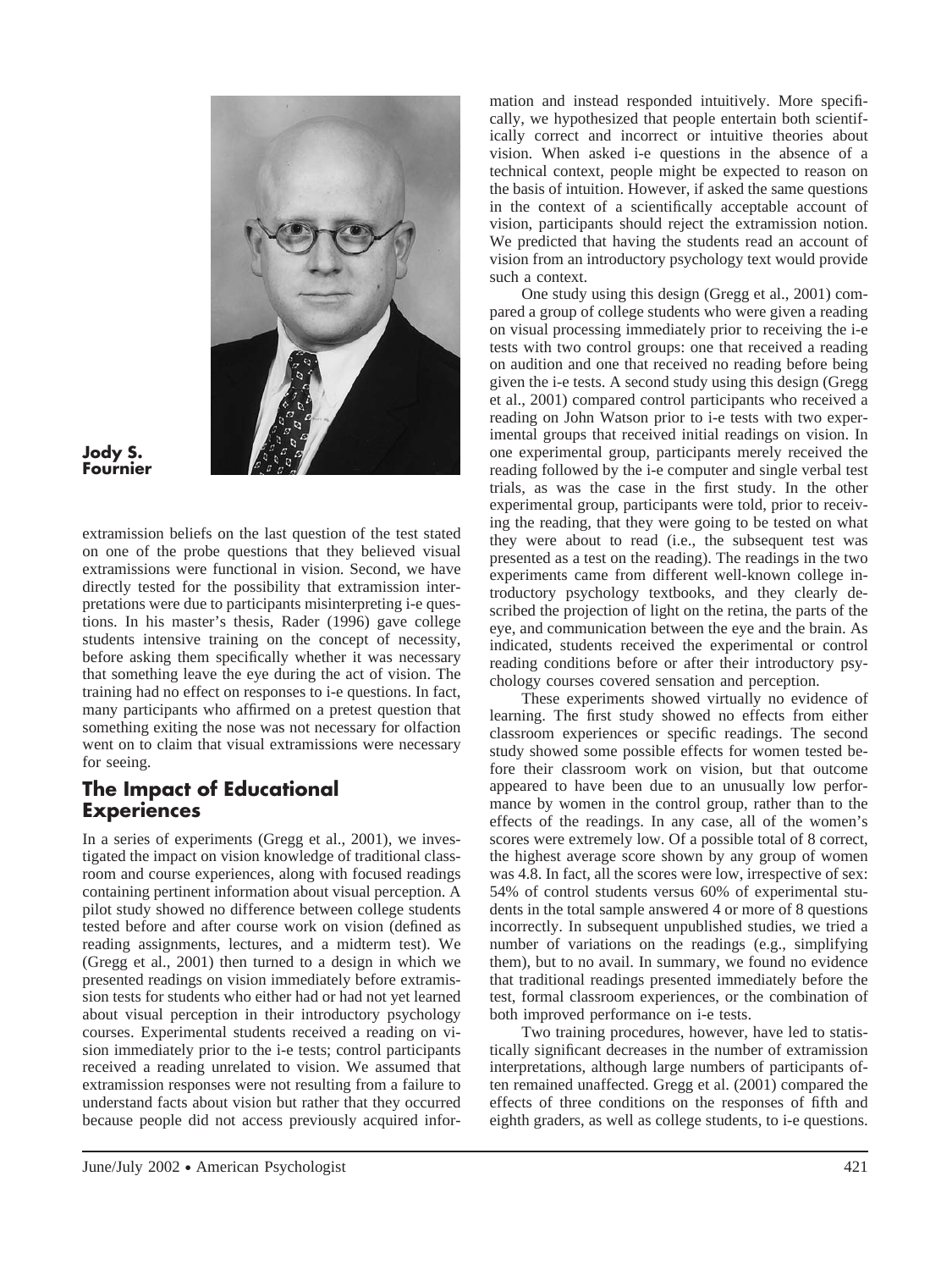

**Lori A. Bica**

In one condition, experimental participants were shown a videotaped lecture that contained a simplified explanation of vision, so simple in fact that it was understandable to fifth graders. In a second condition, we added to the same videotaped lecture explicit statements explaining that during the act of vision nothing leaves the eye. These refutational statements occurred at both the beginning and the end of the video lecture, and in one instance, involved reference to fictional characters (i.e., Superman and the X-Men), stressing that although these characters produce emissions from their eyes, in reality nothing has to leave the eyes for seeing to occur. Previous research on scientific misconceptions has shown that refutational messages in reading content can overcome some scientific misconceptions (see Guzzetti et al., 1993). In a third (control) condition, participants were instructed on a topic irrelevant to vision, namely, weight conservation. Seven computerbased i-e questions and an eighth purely verbal item were administered at two times: immediately after the lecture and three to five months later.

The results showed condition effects. For the fifth graders, both experimental groups had higher scores than the control group, with no difference between the immediate and delayed tests. However, for the eighth graders, only the immediate test was affected, with only the refutational condition producing higher scores than the control condition. The college students' scores likewise showed evidence of only short-term effects. However, in the college sample, all three groups were different: The refutational group had the highest number of pure intromission answers, and the control group had the lowest number. Thus, we were able to demonstrate some learning effects.

The fact that the learning effects for both college students and eighth graders disappeared was striking. Consider, for example, the performance of the college students, who were presumably the most cognitively advanced. On the first posttest, 100% of the students in the refutational group had five or more of eight items correct, compared with 54% in the simplified-explanation group and 29% in the control group. On the delayed test, 7 of the 17 college students who returned for testing in the refutational-teaching group had fewer than five of the eight items correct. Recall that no student in this group had fewer than five items correct at Time 1. Moreover, of the 7 whose performance declined, 6 had had perfect scores at Time 1. The long-term ineffectiveness of the training for the college students is further revealed by the fact that 53% of the participants in the two experimental groups at that grade level had four or fewer correct responses.

The finding that the simplified-explanation condition produced short-term effects for college students warrants a comment. We had never before found a consistent effect from providing readings from college texts on vision or from examining the impact of introductory psychology course units. What then accounted for the effect of the simplified-explanation condition?

Subsequent research ruled out the medium of presentation as a variable that could explain the enhanced performance shown by the simplified-explanation condition. When we presented the same videotaped script in the form of a reading passage, we found the same type of effect on immediate posttests (Gregg et al., 2001). Delayed posttests were not used in the reading studies. The short-term effect appeared, then, to have been a function of the message and could be attributed to either of two variables: (a) the simplicity of the message—the message was obviously much less complex than the college-level reading material previously used; or (b) the frequency with which visual input was mentioned—about 20 times in the short video message and the corresponding reading. Because any attempts before, and indeed all attempts after, that experiment did not show that simplification of college-level textbook passages on vision had an impact on i-e responses, it seems likely that repetition of the visual input message accounted for the decline in extramission responses. However, we should also point out that in reducing the level of difficulty of readings based on college texts, we had never before simplified them to a fifth-grade level.

It is interesting that only the fifth graders demonstrated learning effects that were not limited to the initial testing. One possible explanation for this outcome is that with increasing age, extramission responses become more firmly entrenched. Nevertheless, the interaction of age and condition warrants further investigation.

Why are extramission beliefs so difficult to overcome by training? One answer lies in the explanation of the origins of this misunderstanding. Our account is based on the contributions of diSessa (1993), who claimed that underlying scientific misconceptions are primitive, phenomenological experiences (termed *p-prims*), and on Werner's (1948, 1957) theory of development. One phenomenological experience, very much evident in vision, is an orienting response. Vision is generally thought of as directed out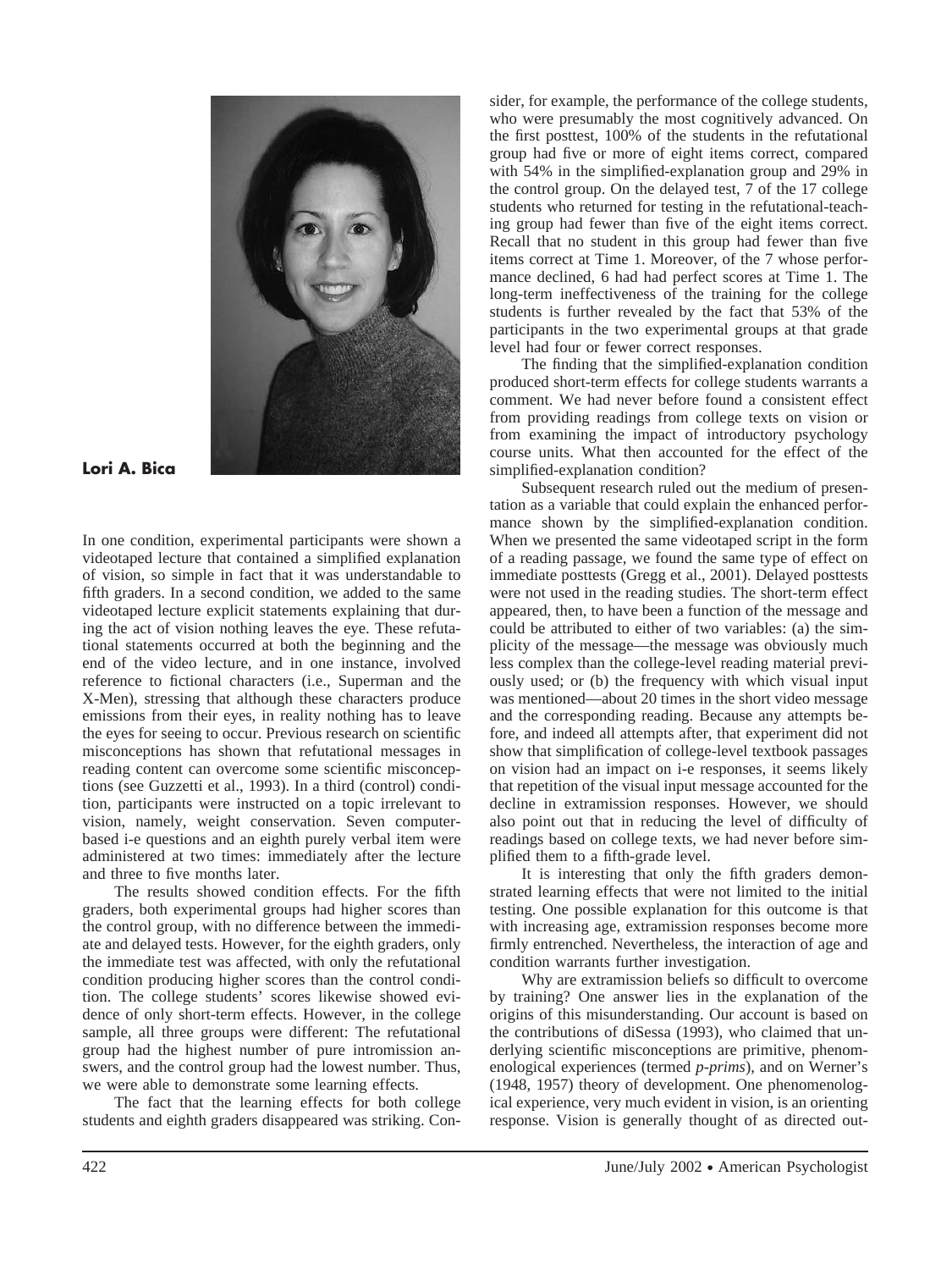ward, away from the self, toward specific objects. This outer-oriented, dynamic quality of seeing might be at the heart of the extramission bias, because it may be that when asked about vision, people may syncretically fuse their phenomenological, outer-directed experience of vision with their beliefs about the nature of the act of seeing (Werner's, 1948, 1957, approach adds the notion of syncresis to diSessa's, 1993, approach). Presumably these erroneous notions also coexist with scientifically acceptable ones, without people seeing the inconsistency. Evidence consistent with our interpretation has shown that extramission beliefs increase in conditions that are designed to stress the outer-directed quality of visual experiences (see Winer & Cottrell, 1996b; Winer, Cottrell, Karefilaki, & Gregg, 1996).

#### **Summary and Recommendations**

We have shown that many college students believe in visual extramissions, as shown by a variety of measures and probes, and what we find most significant and surprising is that this belief is extremely resistant to standard educational experiences that seem as though they should counteract the misunderstanding. In fact, even when many college students showed evidence of overcoming the misconception because of a specific type of educational input, over time the gains proved to be transitory.

The results of these learning studies have several implications. They show that the belief in extramission is apparently deeply ingrained and that this misconception is like other misconceptions in science in its resistance to educational efforts. Our learning studies also point to the failure of traditional psychology instruction to convey a correct understanding of vision. Apparently, although acquiring information such as the names and functions of parts of the eye, many college students are not understanding the process of vision itself. The information they acquire is simply not sufficient to enable them to overcome the extramission notion. Correct ideas about the process of vision can seemingly coexist with incorrect ones, and the contradiction is not noticed.

It is clear that psychology instructors should counteract extramission ideas in teaching about visual perception. Our research by no means indicates that it is impossible to overcome extramission beliefs. The ineffective learning studies described in this article measured only the impact of short-term interventions and the impact of standard educational experiences that students received in their introductory psychology courses. We assume, for example, that if we were to spend more time giving several lessons on vision, we could make a sizeable dent in this misconception, although this does not seem to be very practical, given typical time constraints.

A number of programs and techniques designed to aid in the process of educating people to overcome scientific misconceptions might also be considered for classroom use. One relatively simple technique, termed *activation*, is to alert the participants to their mistaken beliefs, say by means of a pretest, before presenting instruction. The instruction then presumably clashes with the students' awareness of their beliefs. Augmented activation (Alvermann & Hynd, 1989; Dreyfus, Jungwirth, & Eliovitch, 1990; see Guzzetti et al., 1993, for a review of activation used in reading studies) forewarns the participant about the clash between the misconception and the learning content that is to follow.

A related strategy is to foster logical or cognitive dissonance. In one pilot study, for example, when we were trying to explore the breadth of the extramission misunderstanding, one participant tenaciously defended his extramission beliefs until we asked him whether someone would be able to see the image coming from his eyes, at which point he acknowledged, rather sheepishly, that nothing has to leave the eyes in order for people to see. Another strategy is to use analogies to overcome this misconception. Research has demonstrated that analogies (Dagher, 1994; Harrison & Treagust, 1993; Thagard, 1992) are sometimes useful in overcoming misconceptions, especially under certain conditions (Clement, 1993). Notice, though, that both of the aforementioned techniques involve directing the attention of students to the misconception.

One other possibility is to introduce the topic of scientific misconceptions in introductory psychology courses when presenting material that is subject to mistaken beliefs. Students would probably find many scientific misconceptions interesting, and extramission beliefs could then be identified as an instance of these apparent oddities of thought. This would have the advantage of providing not only cognitive dissonance but also another body of information to which intromission beliefs might be connected. Whatever the technique, there is no doubt that psychology educators need to counteract a misconception that deals with one of the most fundamental areas of their discipline.

#### **REFERENCES**

- Ackerman, J. S. (1978). Leonardo's eye. *Journal of the Warburg and Courtauld Institutes, 41,* 108–146.
- Alvermann, D. E., & Hynd, C. R. (1989). Effects of prior knowledge activation modes and text structure on nonscience majors' comprehension of physics. *Journal of Educational Research, 83,* 97–102.
- Anderson, C. W., & Smith, E. L. (1986). *Children's conceptions of light and color: Understanding the role of unseen rays* (Research Series No. 166). East Lansing: Michigan State University, Institute for Research on Teaching.
- Chinn, C. A., & Brewer, W. F. (1993). The role of anomalous data in knowledge acquisition: A theoretical framework and implications for science instruction. *Review of Educational Research, 63,* 1–49.
- Clement, J. (1993). Using bridging analogies and anchoring intuitions to deal with students' preconceptions in physics. *Journal of Research in Science Teaching, 30,* 1241–1257.
- Cottrell, J. E., & Winer, G. A. (1994). Development in the understanding of perception: The decline of extramission perception beliefs. *Developmental Psychology, 30,* 218–228.
- Dagher, Z. R. (1994). Does the use of analogies contribute to conceptual change? *Science Education, 78,* 601–614.
- diSessa, A. A. (1993). Toward an epistemology of physics. *Cognition and Instruction, 10,* 105–225.
- Dreyfus, A., Jungwirth, E., & Eliovitch, R. (1990). Applying the "cognitive conflict" strategy for conceptual change: Some implications, difficulties and problems. *Science Education, 74,* 555–569.
- Eaton, J. F., Anderson, C. W., & Smith, E. L. (1984). Students' misconceptions interfere with science learning: Case studies of fifth-grade students. *Elementary School Journal, 84,* 365–379.